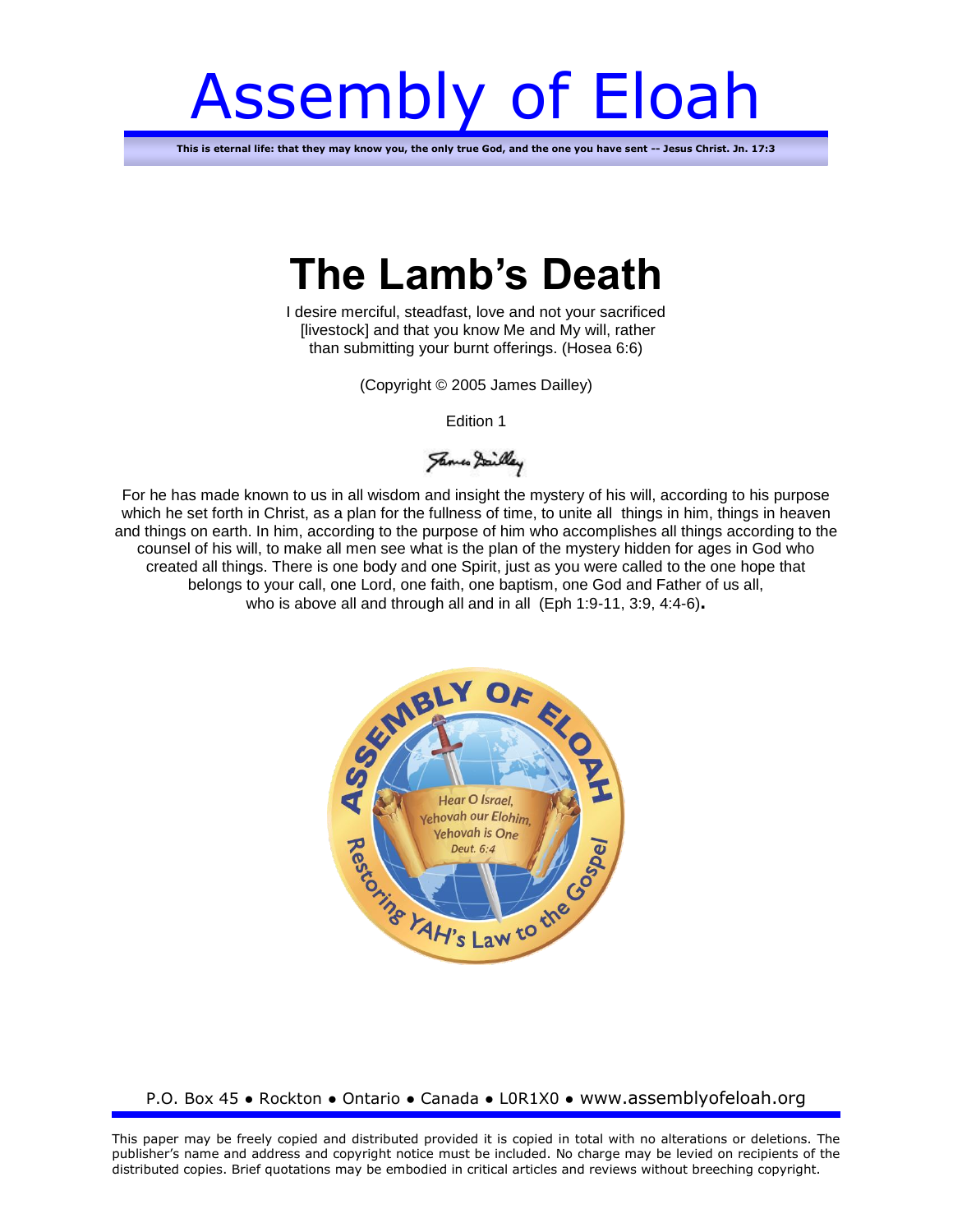# **The Plan of God**

Y <sup>e</sup>hovah has a plan to reconcile and redeem all of His fallen creation. This includes us. This was required because our forefathers made an agreement with their father or creator and failed, which we all inherited. In spite of the fact that they did not fulfill their part of the contract, we can.

Isaiah 32:6 For the vile person will speak villany, and his heart will work iniquity, to practise hypocrisy, and to utter error against Y <sup>e</sup>hovah (the LORD), to make empty the soul of the hungry, and he will cause the drink of the thirsty to fail.

Ephesians 1:10-11 a plan for the fulness of time, to unite all things in him, things in heaven and things on earth In him we have obtained an inheritance, having been predestined according to the purpose of him who accomplishes all things according to the counsel of his will,

There is a plan that will take place in an orderly time sequence when God will reconcile and unite the physical and spirit worlds according to His will.

Micah 4:12 But they do not know the thoughts of Y<sup>e</sup>hovah (the LORD), they do not understand his plan, that he has gathered them as sheaves to the threshing floor.

Acts 2:23 this Jesus, delivered up according to the definite plan and foreknowledge of God, you crucified and killed by the hands of lawless men.

The plan of redemption was generally understood,

Acts 1:6 So when they had come together, they asked him, "Lord, will you at this time restore the kingdom {*of God*} to Israel?".

but the time sequence, which was a mystery, was not. In order:

Colossians 2:2 that their hearts may be encouraged as they are knit together in love, to have all the riches of assured understanding and the knowledge of God's mystery, of Christ,

Ephesians 6:19 and also for me, that utterance may be given me in opening my mouth boldly to proclaim the mystery of the gospel,

Colossians 1:26-27 the mystery hidden for ages and generations but now made manifest to his saints.  $27$ To them God chose to make known how great among the Gentiles are the riches of the glory of this mystery, which is Christ in you, the hope of glory.

Colossians 4:3 and pray for us also, that God may open to us a door for the word, to declare the mystery of Christ, on account of which I am in prison,

The understanding of the previously hidden mystery of God's redemption was made through Christ's acceptable sacrifice and is now being declared. The covenant is renewed with the gentiles now being included (Rom. 11:25).

The repentant and baptized, spirit possessing individuals understand the overall plan but the world at large does not. We then begin to help fulfill the commission of preaching the gospel of the Kingdom of God.

Matthew 13:10-17 Then the disciples came and said to him, "Why do you speak to them in parables?"  $11$  And he answered them, "To you it has been given to know the secrets of the kingdom of heaven, but to them it has not been given. <sup>12</sup> For to him who has will more be given, and he will have abundance;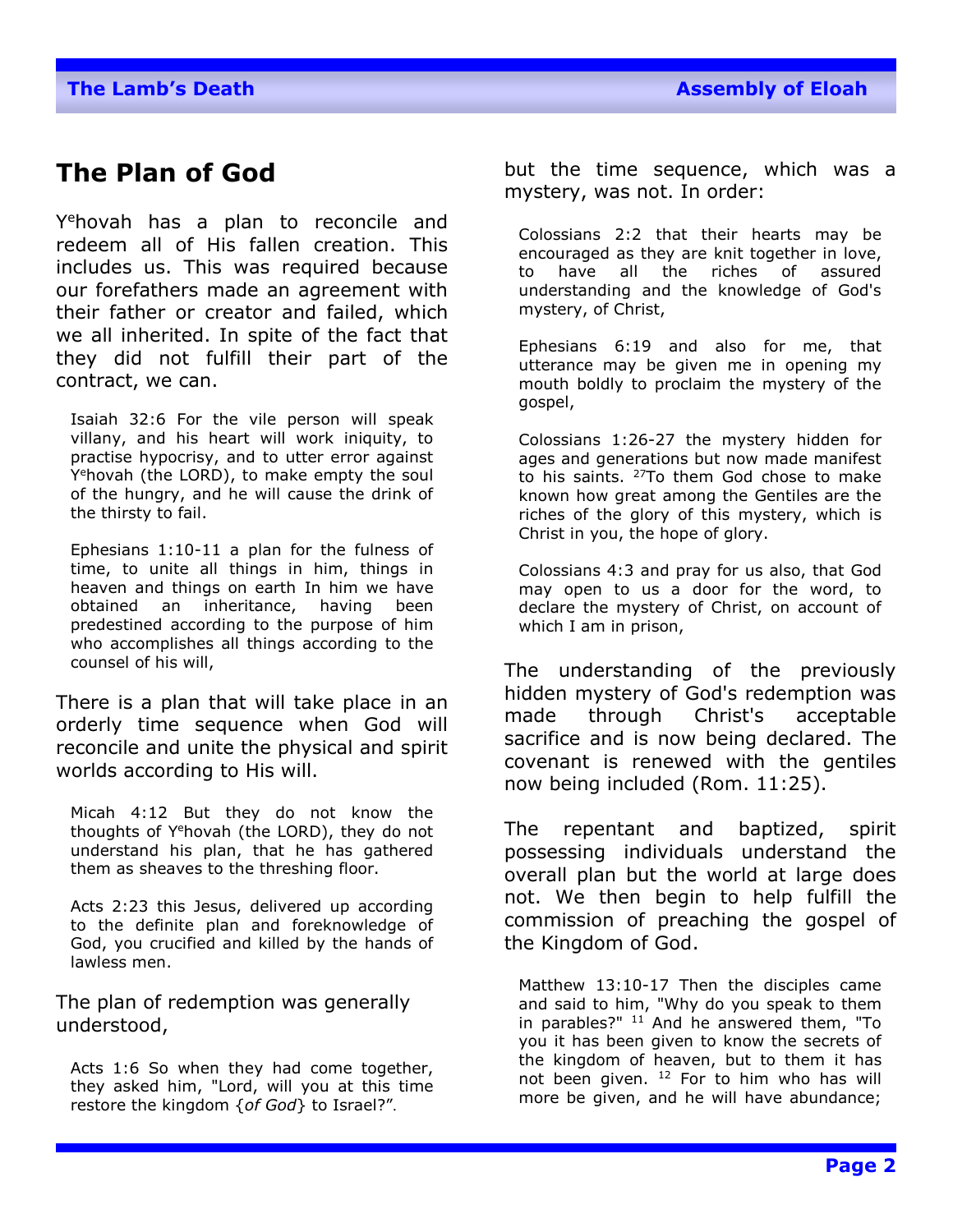but from him who has not, even what he has will be taken away.  $13$  This is why I speak to them in parables, because seeing they do not see, and hearing they do not hear, nor do they understand.  $14$  With them indeed is fulfilled the prophecy of Isaiah which says: 'You shall indeed hear but never understand, and you shall indeed see but never perceive. <sup>15</sup> For this people's heart has grown dull, and their ears are heavy of hearing, and their eyes they have closed, lest they should perceive with their eyes, and hear with their ears, and understand with their heart, and turn for me to heal them.' <sup>16</sup> But blessed are your eyes, for they see, and your ears, for they hear.  $17$  Truly, I say to you, many prophets and righteous men longed to see what you see, and did not see it, and to hear what you hear, and did not hear it.

The disciples would receive understanding of the secrets of the kingdom, understanding that was withheld from even the prophets who longed to know. Isaiah knew about Israel and Judah's blindness.

Isaiah 6:9-12 And he said, "Go, and say to this people: 'Hear and hear, but do not understand; see and see, but do not perceive.' <sup>10</sup> Make the heart of this people fat, and their ears heavy, and shut their eyes; lest they see with their eyes, and hear with their ears, and understand with their hearts, and turn and be healed."  $11$  Then I said, "How long, O Y<sup>e</sup>hovah (Lord)?" And he said: "Until cities lie waste without inhabitant, and houses without men, and the land is utterly desolate,  $12$  and Y<sup>e</sup>hovah (the LORD) removes men far away, and the forsaken places are many in the midst of the land.

Isaiah did not know that the duration of the blindness was until the full number of the gentiles were grafted into Israel and this was only later revealed by Paul when he was in prison.

Romans 11:25-29 Lest you be wise in your own conceits, I want you to understand this

mystery, brethren: a hardening has come upon part of Israel, until the full number of the Gentiles come in, <sup>26</sup> and so all Israel will be saved; as it is written, "The Deliverer will come from Zion, he will banish ungodliness from Jacob";  $27$  "and this will be my covenant with them when I take away their sins." <sup>28</sup> As regards the gospel they are enemies of God, for your sake; but as regards election they are beloved for the sake of their forefathers.  $29$  For the gifts and the call of God are irrevocable.

Ephesians 3:1-6 For this reason I, Paul, a prisoner for Christ Jesus on behalf of you Gentiles-<sup>2</sup> assuming that you have heard of the stewardship of God's grace that was given to me for you,  $3$  how the mystery was made known to me by revelation, as I have written briefly. <sup>4</sup> When you read this you can perceive my insight into the mystery of Christ, <sup>5</sup> which was not made known to the sons of men in other generations as it has now been revealed to his holy apostles and prophets by the Spirit; <sup>6</sup> that is, how the Gentiles are fellow heirs, members of the same body, and partakers of the promise in Christ Jesus through the gospel.

We can see that often the reasons God does not allow understanding is so that His will and purposes can develop according to His plan. The Mysteries of God comprising the basic understanding of who God is, the effects on Christian Living and the elements of prophecy will affect our understanding of the Plan of redemption or salvation.

The Holy Spirit gives to the elect understanding of the Mysteries and makes them stewards of the Mysteries of God.

1Corinthians 4:1-5 This is how one should regard us, as servants of Christ and stewards of the mysteries of God.  $2$  Moreover it is required of stewards that they be found trustworthy.  $3$  But with me it is a very small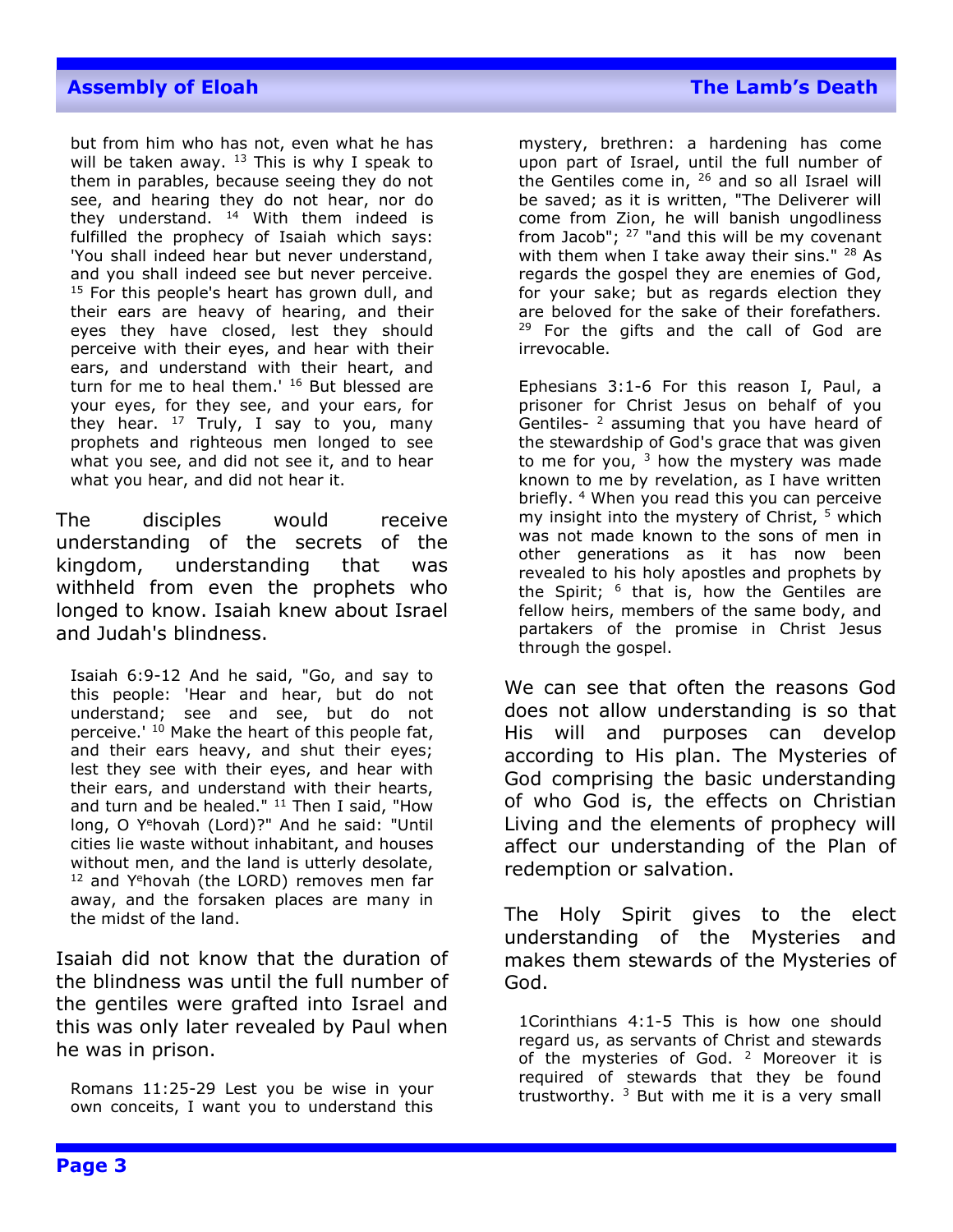#### **The Lamb's Death Assembly of Eloah Assembly of Eloah**

thing that I should be judged by you or by any human court. I do not even judge myself. <sup>4</sup> I am not aware of anything against myself, but I am not thereby acquitted. It is the Lord who judges me.  $5$  Therefore do not pronounce judgment before the time, before the Lord comes, who will bring to light the things now hidden in darkness and will disclose the purposes of the heart. Then every man will receive his commendation from God.

Titus 1:7 shows the elders (the *presbuterous* or the *episkopon*) are stewards of God.

Now is the time to declare Christ's misunderstood or mysterious activities with clear speaking of the word of God.

Colossians 4:3 and pray for us also, that God may open to us a door for the word, to declare the mystery of Christ, on account of which I am in prison.

# **The Lamb's Death**

Genesis 22:1-18 Now it came about after these things, that God tested Abraham, and said to him, "Abraham!" And he said, "Here I am."  $2$  And He said, "Take now your son, your only son, whom you love, Isaac, and go to the land of Moriah; and offer him there as a burnt offering on one of the mountains of which I will tell you."  $3$  So Abraham rose early in the morning and saddled his donkey, and took two of his young men with him and Isaac his son; and he split wood for the burnt offering, and arose and went to the place of which God had told him.  $4$  On the third day Abraham raised his eyes and saw the place from a distance. <sup>5</sup> And Abraham said to his young men, "Stay here with the donkey, and I and the lad will go yonder; and we will worship and return to you." <sup>6</sup> And Abraham took the wood of the burnt offering and laid it on Isaac his son, and he took in his hand the fire and the knife. So the two of them walked on together.  $7$  And Isaac spoke to Abraham his father and said, "My father!" And he said,

"Here I am, my son." And he said, "Behold, the fire and the wood, but where is the lamb for the burnt offering?" <sup>8</sup> And Abraham said, "God will provide for Himself the lamb for the burnt offering, my son." So the two of them walked on together. <sup>9</sup> Then they came to the place of which God had told him; and Abraham built the altar there, and arranged the wood, and bound his son Isaac, and laid him on the altar on top of the wood. <sup>10</sup> And Abraham stretched out his hand, and took the knife to slay his son.  $11$  But the angel of Y <sup>e</sup>hovah (the LORD) called to him from heaven, and said, "Abraham, Abraham!" And he said, "Here I am." <sup>12</sup> And he said, "Do not stretch out your hand against the lad, and do nothing to him; for now I know that you fear God, since you have not withheld your son, your only son, from Me." <sup>13</sup> Then Abraham raised his eyes and looked, and behold, behind *him* a ram caught in the thicket by his horns; and Abraham went and took the ram, and offered him up for a burnt offering in the place of his son. <sup>14</sup> And Abraham called the name of that place Y<sup>e</sup>hovah (the LORD) Will Provide, as it is said to this day, "In the mount of Y <sup>e</sup>hovah (the LORD) it will be provided." <sup>15</sup> Then the angel of Y<sup>e</sup>hovah (the LORD) called to Abraham a second time from heaven, <sup>16</sup> and said, "By Myself I have sworn, declares Y <sup>e</sup>hovah (the LORD), because you have done this thing, and have not withheld your son, your only son, <sup>17</sup> indeed I will greatly bless you, and I will greatly multiply your seed as the stars of the heavens, and as the sand which is on the seashore; and your seed shall possess the gate of their enemies. <sup>18</sup> "And in your seed all the nations of the earth shall be blessed, because you have obeyed My voice." (NASB used throughout.)

Our God will provide the lamb as required but it is not what he delights in. He wishes for us to know Him personally and for us to know of His plan for His creation.

Hosea 6:6-7 For I delight in loyalty rather than sacrifice, And in the knowledge of God rather than burnt offerings.  $7$  But like Adam they have transgressed the covenant; There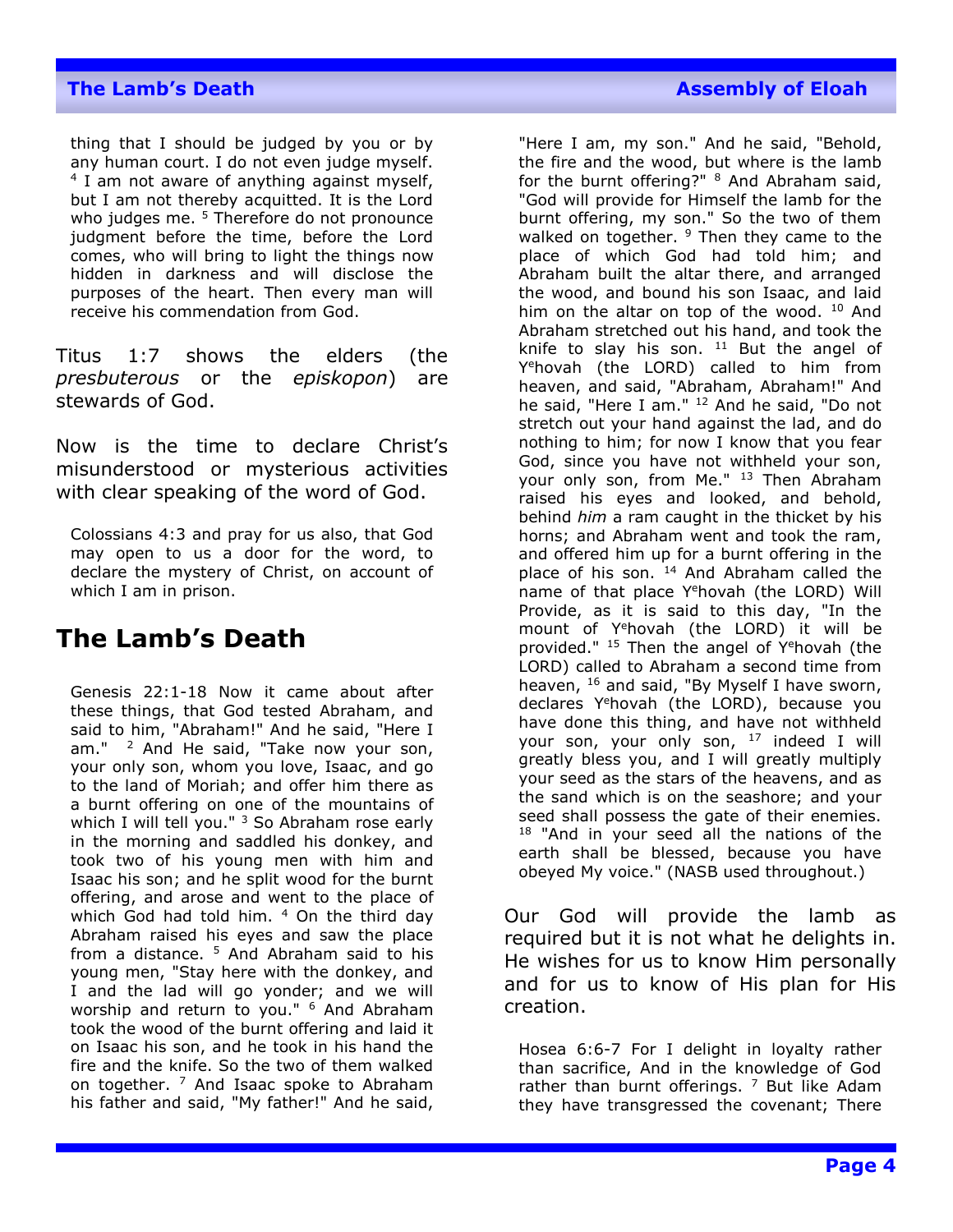they have dealt treacherously against Me.

Hebrews 10:5-8 Therefore, when He comes into the world, He says, "Sacrifice and offering Thou hast not desired, But a body Thou hast prepared for Me; <sup>6</sup> In whole burnt offerings and *sacrifices* for sin Thou hast taken no pleasure. <sup>7</sup> "Then I said, 'Behold, I have come (In the roll of the book it is written of Me) To do Thy will, O God." <sup>8</sup> After saying above, "Sacrifices and offerings and whole burnt offerings and *sacrifices* for sin Thou hast not desired, nor hast Thou taken pleasure *in them*" (which are offered according to the Law),

He does not desire sacrifice but He may require sacrifice. We have become the sacrifices which are only acceptable to God because of Christ's enabling and acceptable offering.

1Peter 2:4-5 And coming to Him as to a living stone, rejected by men, but choice and precious in the sight of God,  $5$  you also, as living stones, are being built up as a spiritual house for a holy priesthood, to offer up spiritual sacrifices acceptable to God through Jesus Christ.

Often our learning can be forced on us if we will not make the effort ourselves.

Hosea 4:6-9 My people are destroyed for lack of knowledge. Because you have rejected knowledge, I also will reject you from being My priest. Since you have forgotten the law of your God, I also will forget your children. 7 The more they multiplied, the more they sinned against Me; I will change their glory into shame.  $8$  They feed on the sin of My people, And direct their desire toward their iniquity.  $9$  And it will be, like people, like priest; So I will punish them for their ways, And repay them for their deeds.

The purpose of Feast attendance is to gain knowledge and to hear and learn to fear and obey our Father.

Deuteronomy 31:12 Gather the people together, men, and women, and children, and thy stranger that is within thy gates, that they may hear, and that they may learn, and fear Y<sup>e</sup>hovah (the LORD) your God, and observe to do all the words of this law.

This is being done for our benefit as well as the fallen world order. Principally, it is done so that we can know God more fully.

Isaiah 43:10 "You are my witnesses," says Y <sup>e</sup>hovah (the LORD), "and my servant whom I have chosen, that you may know and believe me and understand that I am He. Before me no god was formed, nor shall there be any after me.

Isaiah 58:2 Yet they seek me daily, and delight to know my ways, as if they were a nation that did righteousness and did not forsake the ordinance of their God; they ask of me righteous judgments, they delight to draw near to God.

Jeremiah 24:7 I will give them a heart to know that I am Y<sup>e</sup>hovah (the LORD); and they shall be my people and I will be their God, for they shall return to me with their whole heart.

Jeremiah 31:34 And no longer shall each man teach his neighbor and each his brother, saying, 'Know Y<sup>e</sup>hovah (the LORD),' for they shall all know me, from the least of them to the greatest, says Y<sup>e</sup>hovah (the LORD); for I will forgive their iniquity, and I will remember their sin no more."

Hebrews 8:11 And they shall not teach every one his fellow or every one his brother, saying, 'Know the Lord,' for all shall know me, from the least of them to the greatest.

Jeremiah 7:22-23 For I did not speak to your fathers, or command them on the day that I brought them out of the land of Egypt, concerning burnt offerings and sacrifices.  $23$  But this is what I commanded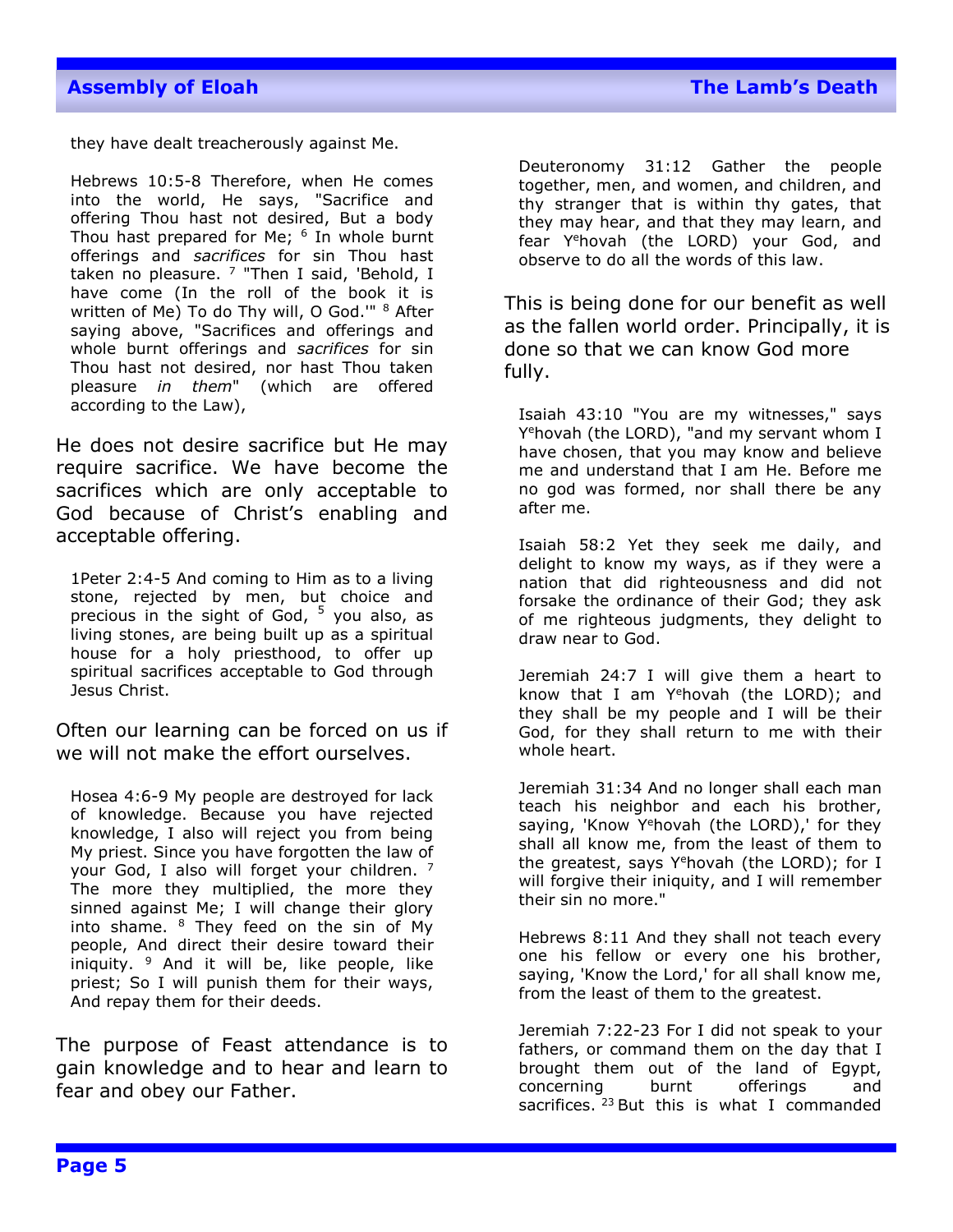them, saying, 'Obey My voice, and I will be your God, and you will be My people; and you shall walk entirely in the way which I command you, so that it may go well for you.'

This present and persistently resurfacing world order anciently has sacrificed its children to the god Molech for health and wealth and this is still ongoing with the modern state sanctioned abortions. These modern sacrifices are being done for the same reasons as in the past.

2Kings 17:17 And they caused their sons and their daughters to pass through the fire, and used divination and enchantments, and sold themselves to do evil in the sight of Y<sup>e</sup>hovah (the LORD), to provoke him to anger.

2Kings 17:31 And the Avites made Nibhaz and Tartak, and the Sepharvites burnt their children in fire to Adrammelech and Anammelech, the gods of Sepharvaim.

2Kings 21:6 And he made his son pass through the fire, and observed times, and used enchantments, and dealt with familiar spirits and wizards: he wrought much wickedness in the sight of Y<sup>e</sup>hovah (the LORD), to provoke *him* to anger.

2Kings 23:10 And he defiled Topheth, which *is* in the valley of the children of Hinnom, that no man might make his son or his daughter to pass through the fire to Molech.

2Chronicles 28:3 Moreover he burnt incense in the valley of the son of Hinnom, and burnt his children in the fire, after the abominations of the heathen whom Y<sup>e</sup>hovah (the LORD) had cast out before the children of Israel.

2Chronicles 33:6 And he caused his children to pass through the fire in the valley of the son of Hinnom: also he observed times, and used enchantments, and used witchcraft, and dealt with a familiar spirit, and with wizards: he wrought much evil in the sight of Y<sup>e</sup>hovah (the LORD), to provoke him to anger.

John 1:29 The day after, John sees Jesus coming to him and says, See, here is the Lamb of God who takes away the sin of the world! (BBE)

Isaiah 44:18 They know not, nor do they discern; for he has shut their eyes, so that they cannot see, and their minds, so that they cannot understand.

Isaiah 45:5 I am Y<sup>e</sup>hovah (the LORD), and there is no other, besides me there is no God; I gird you, though you do not know me,

Jeremiah 9:3 They bend their tongue like a bow; falsehood and not truth has grown strong in the land; for they proceed from evil to evil, and they do not know me, says Y<sup>e</sup>hovah (the LORD).

Jeremiah 9:6 Heaping oppression upon oppression, and deceit upon deceit, they refuse to know me, says Y<sup>e</sup>hovah (the LORD).

Hosea 5:4 Their deeds do not permit them to return to their God. For the spirit of harlotry is within them, and they know not  $Y^e$ hovah (the LORD).

John 7:28 So Jesus proclaimed, as he taught in the temple, "You know me, and you know where I come from? But I have not come of my own accord; he who sent me is true, and him you do not know.

Titus 1:16 They profess to know God, but they deny him by their deeds; they are detestable, disobedient, unfit for any good deed.

# **In Preparation for Service**

The Passover was to be held in the following manner. The original ordinance was given for the meal eaten on the evening following the sacrifice on the afternoon of 14 Nisan, i.e. on the evening of 15 Nisan. It was originally a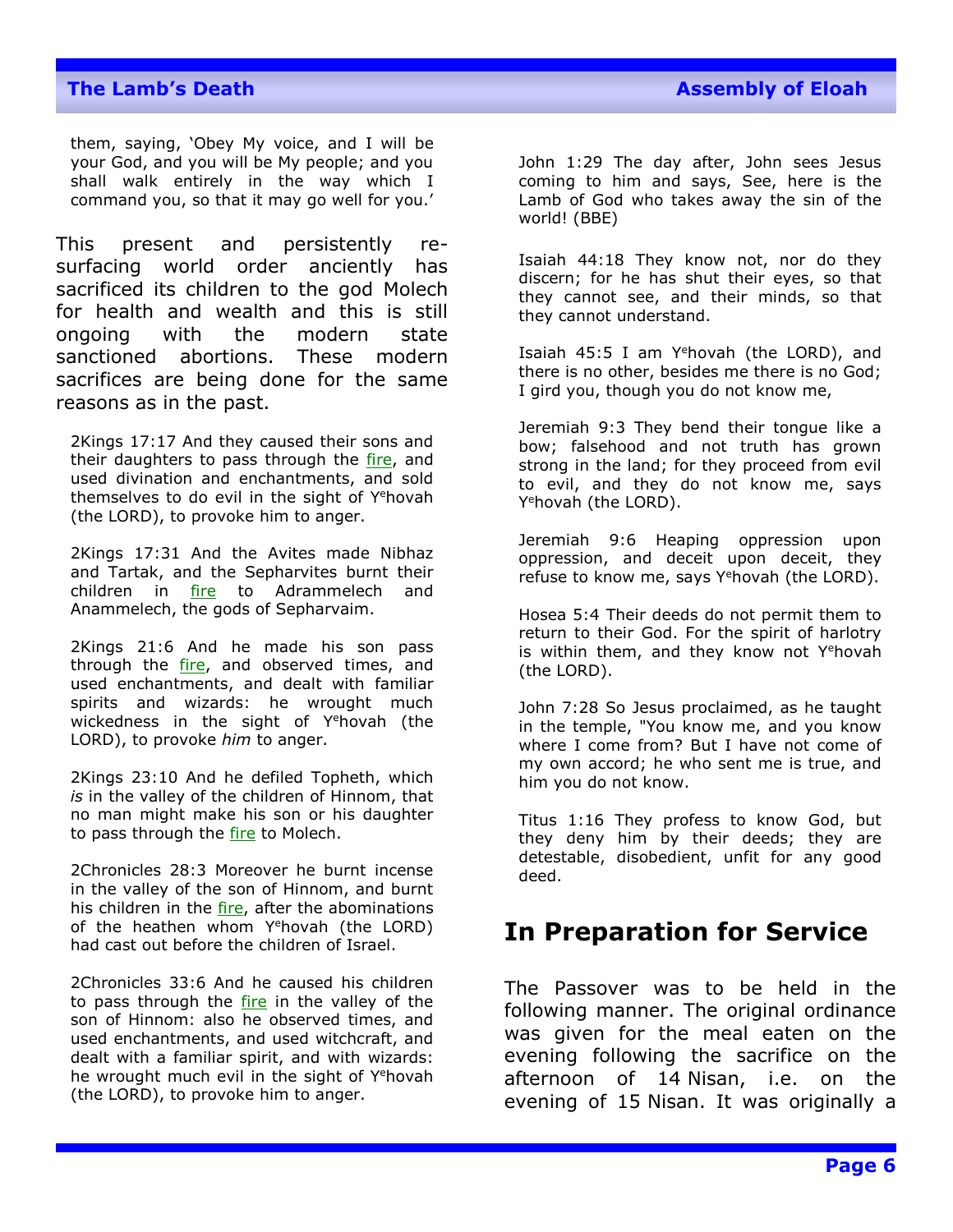lamb eaten with bitter herbs, killed in Egypt and the blood was sprinkled on the doorposts or lintels so that the death angel would pass over the houses of the children of Israel. In this way, the firstborn of Egypt were slain and the children of Israel were *passed over* – hence, the term *Passover.* In this way, God showed what He would do with the world and that salvation was to come from the death of Messiah as the Lamb of God allowing entry to the family of God as part of the nation of Israel.

The sacrifice is ordered in Exodus.

Exodus  $12:1-14$  Now Y<sup>e</sup>hovah (the LORD) said to Moses and Aaron in the land of Egypt, <sup>2</sup> "This month shall be the beginning of months for you; it is to be the first month of the year for you.  $3$  Speak to all the congregation of Israel, saying, 'On the tenth of this month they are, each one, to take a lamb for themselves, according to the fathers' households, a lamb for each household. <sup>4</sup> Now if the household is too small for a lamb, then he and his neighbor nearest to his house are to take one according to the number of persons *in them*; in proportion to what each one should eat, you are to divide the lamb. <sup>5</sup> Your lamb shall be an unblemished male a year old; you may take it from the sheep or from the goats.  $6$  You shall keep it until the fourteenth day of the same month, then the whole assembly of the congregation of Israel is to slaughter it at twilight.<sup>7</sup> Moreover, they shall take some of the blood and put it on the two doorposts and on the lintel of the houses in which they eat it. <sup>8</sup> They shall eat the flesh that *same* night, roasted with fire, and they shall eat it with unleavened bread and bitter herbs. <sup>9</sup> Do not eat any of it raw or boiled at all with water, but rather roasted with fire, *both* its head and its legs along with its entrails.  $10$  And you shall not leave any of it over until morning, but whatever is left of it until morning, you shall completely burn with fire.  $11$  Now you shall eat it in this way: *with your garment* belted

around your waist, your sandals on your feet, and your staff in your hand; and you shall eat it in a hurry—it is Yehovah's (the LORD'S) Passover. <sup>12</sup> For I will go through the land of Egypt on that night, and fatally strike all the firstborn in the land of Egypt, from the human *firstborn* to animals; and against all the gods of Egypt I will execute judgments—I am Y<sup>e</sup>hovah (the LORD). <sup>13</sup> The blood shall be a sign for you on the houses where you live; and when I see the blood I will pass over you, and no plague will come upon you to destroy *you* when I strike the land of Egypt. (NASB)

Exodus 12:29-36 Now it came about at midnight that Yehovah (the LORD) struck all the firstborn in the land of Egypt, from the firstborn of Pharaoh who sat on his throne to the firstborn of the captive who was in the dungeon, and all the firstborn of cattle. <sup>30</sup> And Pharaoh got up in the night, he and all his servants and all the Egyptians, and there was a great cry in Egypt, for there was no home where there was not someone dead. 31 Then he called for Moses and Aaron at night and said, "Rise up, get out from among my people, both you and the sons of Israel; and go, worship Y<sup>e</sup>hovah (the LORD), as you have said. <sup>32</sup> Take both your flocks and your herds, as you have said, and go, and bless me also."  $33$  The Egyptians urged the people, to send them out of the land in a hurry, for they said, "We will all be dead." 34 So the people took their dough before it was leavened, *with* their kneading bowls bound up in the clothes on their shoulders. <sup>35</sup> Now the sons of Israel had done according to the word of Moses, for they had requested from the Egyptians articles of silver and articles of gold, and clothing;  $36$  and Y <sup>e</sup>hovah (the LORD) had given the people favor in the sight of the Egyptians, so that they let them have their request. Therefore they plundered the Egyptians. (NASB)

This evening was ordered to be kept as a memorial of the sparing of Israel. This activity also looked forward to the salvation of the world through the sacrifice of the Messiah.

Exodus 12:42 It is a night to be observed for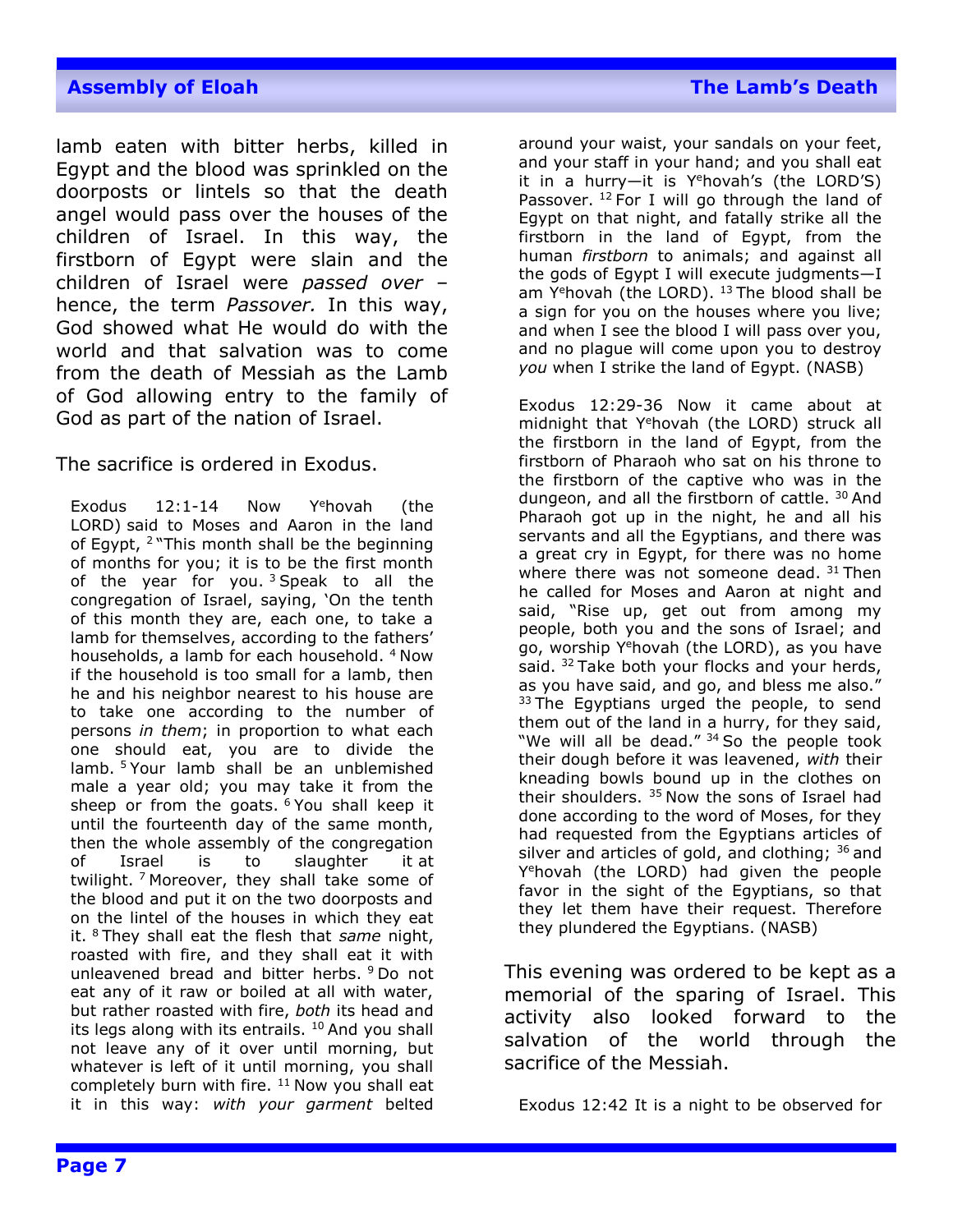### **The Lamb's Death Assembly of Eloah Assembly of Eloah**

Y<sup>e</sup>hovah (the LORD), for having brought them out of the land of Egypt; this night is for Y <sup>e</sup>hovah (the LORD), to be observed by all the sons of Israel throughout their generations. (NASB)

The ordinance was altered after the first Passover in the following manner.

Deuteronomy 16:1-8 "Observe the month of Abib and celebrate the Passover to Y<sup>e</sup>hovah (the LORD) your God, for in the month of Abib Y<sup>e</sup>hovah (the LORD) your God brought you out of Egypt by night. <sup>2</sup> You shall sacrifice the Passover to Y<sup>e</sup>hovah (the LORD) your God *from* the flock and the herd, in the place where Y<sup>e</sup>hovah (the LORD) chooses to establish His name. <sup>3</sup> You shall not eat leavened bread with it; for seven days you shall eat unleavened bread with it, the bread of affliction (for you came out of the land of Egypt in a hurry), so that you will remember the day when you came out of the land of Egypt all the days of your life.  $4$  For seven days no leaven shall be seen with you in your entire territory, and none of the meat which you sacrifice on the evening of the first day shall be left overnight until the morning. <sup>5</sup> You are not allowed to sacrifice the Passover in any of your towns which Y<sup>e</sup>hovah (the LORD) your God is giving you; <sup>6</sup> but *only* at the place where Y<sup>e</sup>hovah (the LORD) your God chooses to establish His name, you shall sacrifice the Passover in the evening at sunset, at the time that you came out of Egypt.  $7$  You shall cook and eat *it* in the place which Y<sup>e</sup>hovah (the LORD) your God chooses. In the morning you are to return to your tents.  $8$  For six days you shall eat unleavened bread, and on the seventh day there shall be a festive assembly to Y <sup>e</sup>hovah (the LORD) your God; you shall do no work *on it*. (NASB)

Here, we see that the ordinance was reversed from the original. In the first Passover, it was done in the houses in Egypt and no one was permitted to leave. Then, the house was protected by the blood upon the doorposts or lintels.

In this way, the elect were shown to be protected whilst in a foreign land from the activities of the death angel which was Messiah himself in his role as judge of the earth. In order to qualify for that role, he had to show his willingness to lay down his own life for the entire world he was to judge.

When Israel came into their own inheritance and entered their own lands, they were ordered then to keep the Passover outside of the homes (Deut. 16:5-7). Only on the morning of Unleavened Bread were they permitted to return to their homes. Also from this time, it could be any clean animal of the herd that was killed. The Passover was still, however, symbolized by the lamb and it was the most common and accepted animal for the meal.

We can start to see some of the symbolism and sense of the timing and activities of Jesus Christ in the Passover when he was crucified.

We know beyond doubt when the lambs were killed during the temple period. Josephus shows us that the lambs were killed from the ninth to the eleventh hour, i.e. from 3 pm to 5 pm on the afternoon of the fourteenth. The lambs were then prepared and eaten on the evening of 15 Nisan as the Passover meal. Josephus says of a Passover in the reign of Nero:

So these high priests upon the coming of their feast they call the Passover, when they slay their sacrifices, from the ninth hour to the eleventh, but so that a company not less than ten belong to every sacrifice, (for it is not lawful for them to feast singly by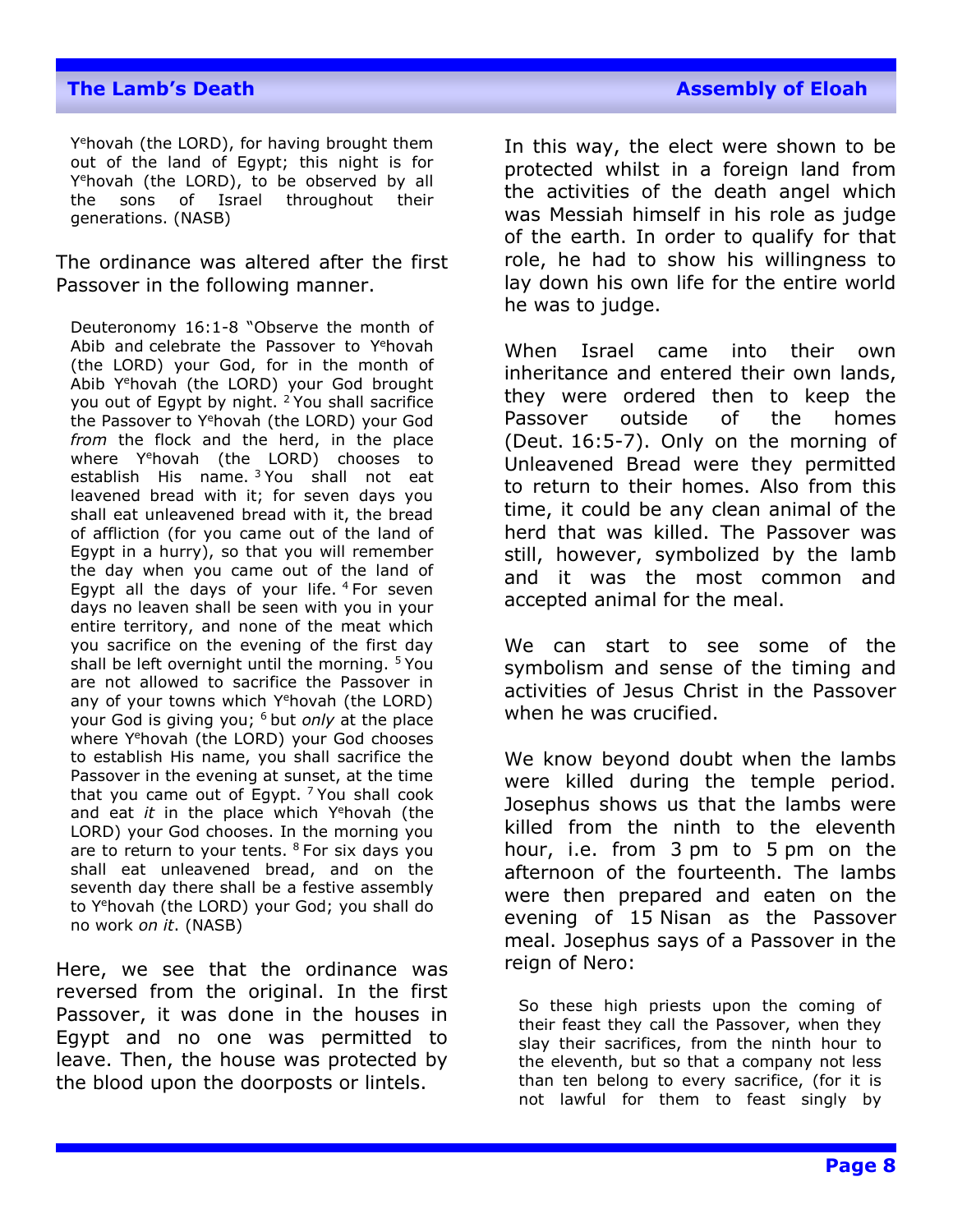themselves), and many of us are twenty in a company, found the number of sacrifices was two hundred and fifty six thousand five hundred; which, upon the allowance of no more than ten that feast together, amounts to two millions seven hundred thousand and two hundred persons (*Wars of the Jews*, Bk. VI, IX, 3).

There was, however, only one lamb – the first slaughtered at 3 pm – that was laid before the high priest as the Passover.

We are thus getting an idea of the meaning behind the sequence of events on that 14 Nisan on which he died.

The custom of the Passover was also different. In Judea, the people worked on 14 Nisan until noon, but in Galilee, they did not work at all on 14 Nisan (cf. Schurer *History of the Jewish People in the Age of Jesus Christ*, Vol. II, p. 14).

This ban on work on the Passover is because of the activities required on 14 Nisan by Deuteronomy 16:5-7. In Galilee where Christ came from, the people did what Christ and the apostles did on the day of the Passover sacrifice and went into temporary accommodation and killed the Passover. In Judea, which to all intents and purposes was a separate land as we see from the laws in the Mishnah regarding wives and property (mKet. 13:10; mB.B. 3:2; cf. Schurer, ibid.), they appeared to have become slack in this practice possibly because of their proximity to the Temple and possibly because of the sheer volume of work required in Jerusalem for the sacrifices that afternoon.

Nevertheless, Messiah and the apostles went into temporary accommodation as is required by the ordinance in Deuteronomy 16:5-7.

This blasphemy was allegedly against the name of God, yet he claimed to be the son of God and this was carried in Malachi as being a true statement *Have we not all one Father? Had not one God created us all?*

Malachi 2:10 Do we not all have one Father? Is it not one God *who* has created us? Why do we deal treacherously, each against his brother so as to profane the covenant of our fathers? (NASB)

Christ defended himself before the charge was even laid.

John 10:33-38 The Jews answered Him, "We are not stoning You for a good work, but for blasphemy; and because You, being a man, make Yourself *out to be* God." <sup>34</sup> Jesus answered them, "Has it not been written in your Law: 'I SAID, YOU ARE GODS'? <sup>35</sup> If he called them gods, to whom the word of God came (and the Scripture cannot be nullified),  $36$  are you saying of Him whom the Father sanctified and sent into the world, 'You are blaspheming,' because I said, 'I am the Son of God'?  $37$  If I do not do the works of My Father, do not believe Me; <sup>38</sup> but if I do *them*, even though you do not believe Me, believe the works, so that you may know and understand that the Father is in Me, and I in the Father." (NASB)

Pilate tried to release him again with these words.

John 19:8-11 Therefore when Pilate heard this statement, he was *even* more afraid; <sup>9</sup> and he entered the Praetorium again and said to Jesus, "Where are You from?" But Jesus gave him no answer. <sup>10</sup> So Pilate said to Him, "Are you not speaking to me? Do You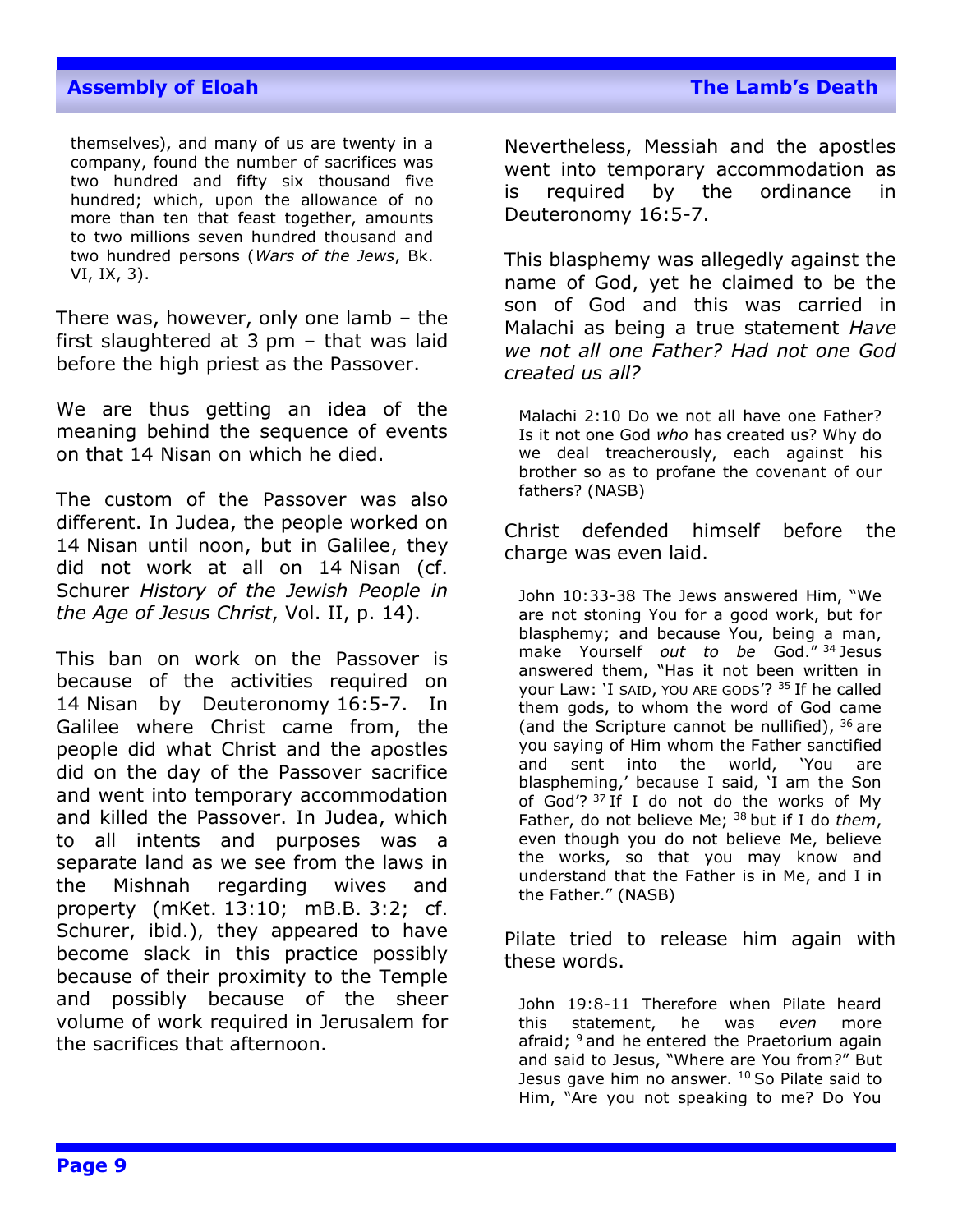#### **The Lamb's Death Assembly of Eloah Assembly of Eloah**

not know that I have authority to release You, and I have authority to crucify You?" <sup>11</sup> Jesus answered him, "You would have no authority over Me at all, if it had not been given to you from above; for this reason the one who handed Me over to you has *the* greater sin." (NASB)

The power given to Pilate was given of God. Thus all government is allowed of God over the elect. Whoever falsely accuses or delivers us for judgment under false accusation or unrighteous judgment is guilty of the greater sin.

Pilate sought to release Messiah but the Jews would not hear of it. If he was right, they stood condemned by the law which they had perverted.

John 19:12-16 As a result of this, Pilate made efforts to release Him; but the Jews shouted, saying, "If you release this Man, you are not a friend of Caesar; everyone who makes himself *out to be* a king opposes Caesar!"  $13$  Therefore when Pilate heard these words, he brought Jesus out, and sat down on the judgment seat at a place called The Pavement-but in Hebrew, Gabbatha. <sup>14</sup> Now it was the day of preparation for the Passover; it was about the sixth hour. And he said to the Jews, "Look, your King!" 15 So they shouted, "Away with *Him*, away with *Him*, crucify Him!" Pilate said to them, "Shall I crucify your King?" The chief priests answered, "We have no king except Caesar." (NASB)

The passage of the crucifixion in John is well known.

John 19:17-22 They took Jesus, therefore, and He went out, carrying His own cross, to the *place* called the Place of a Skull, which in Hebrew is called, Golgotha. <sup>18</sup> There they crucified Him, and with Him two other men, one on either side, and Jesus in between. <sup>19</sup> Now Pilate also wrote an inscription and put it on the cross. It was

written: "JESUS THE NAZARENE, THE KING OF THE JEWS." <sup>20</sup> Therefore many of the Jews read this inscription, because the place where Jesus was crucified was near the city; and it was written in Hebrew, Latin, *and* in Greek. <sup>21</sup> So the chief priests of the Jews were saying to Pilate, "Do not write, 'The King of the Jews'; rather, *write* that He said, 'I am King of the Jews." <sup>22</sup> Pilate answered, "What I have written, I have written." (NASB)

Pilate was moved to write this verse not just by the Holy Spirit but because he was convinced of the innocence of Messiah and that he was the best or most kingly of this unjust mob who sought through their priests to kill a righteous man.

Prophecy continues to be fulfilled as the crucifixion continues.

John 19:23-24 Then the soldiers, when they had crucified Jesus, took His outer garments and made four parts: a part to each soldier, and the tunic *also*; but the tunic was seamless, woven in one piece.  $24$  So they said to one another, "Let's not tear it, but cast lots for it, *to decide* whose it shall be." *This happened* so that the Scripture would be fulfilled: "THEY DIVIDED MY GARMENTS AMONG THEMSELVES, AND THEY CAST LOTS FOR MY CLOTHING." Therefore the soldiers did these things. (NASB)

This was to fulfil Psalm 22:1-8.

Psalm 22:1-8 My God, my God, why have You forsaken me? Far from my help are the words of my groaning. My God, I cry out by day, but You do not answer; And by night, but I have no rest. Yet You are holy, You who are enthroned upon the praises of Israel. In You our fathers trusted; They trusted and You rescued them. To You they cried out and they fled to safety; In You they trusted and were not disappointed. But I am a worm and not a person, disgrace of mankind and despised by the people. All who see me deride me; They